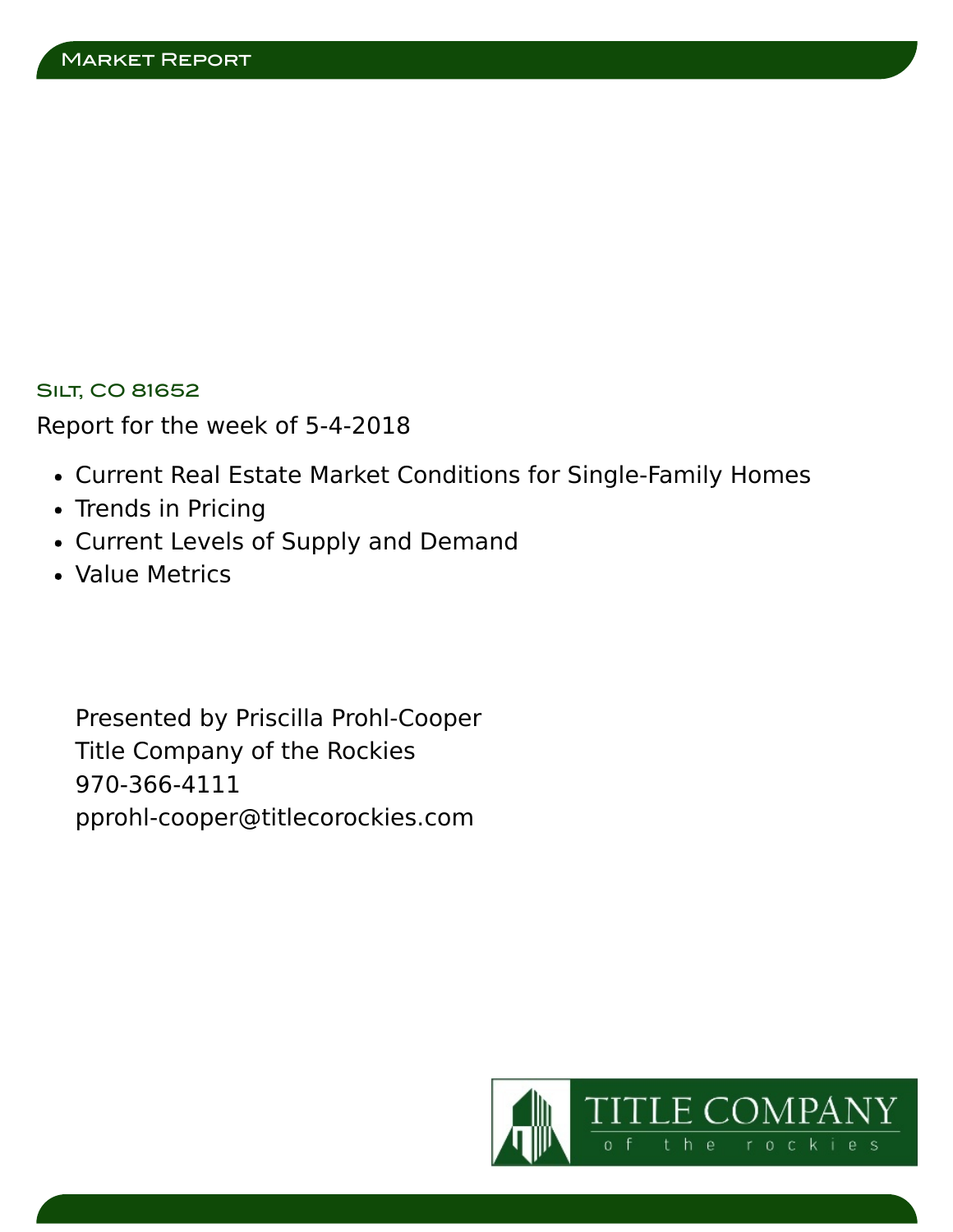#### Market Report www.titlecorockies.com

Single-Family Homes **Silt, CO 81652**

This week the median list price for Silt, CO 81652 is \$439,000 with the market action index hovering around 32. This is about the same as last month's market action index of 32. Inventory has held steady at or around 29.

# Market Action Index

The Market Action Index answers the question "How's the Market?" by measuring the current rate of sale versus the amount of the inventory. Index above 30 implies Seller's Market conditions. Below 30, conditions favor the buyer.



#### **Slight Seller's Advantage**

Market appears to have begun to cool. As we're still notably in a Seller's market, prices have not yet adjusted. If the market continues to cool, then expect prices to follow lower. It may take a few more weeks of slack demand for prices to reflect and begin to fall. Expect this condition if the index falls to the Buyer's zone.

| <b>Median List Price</b> | \$439,000   |
|--------------------------|-------------|
| Per Square Foot          | \$188       |
| Days on Market           | 128         |
| Price Decreased          | -21%        |
| Price Increased          | 3%          |
| Relisted                 | 7%          |
| Inventory                | 29          |
| Median House Rent        | \$1,750     |
| Most Expensive           | \$1,950,000 |
|                          |             |
| Least Expensive          | \$229,500   |

Real-Time Market Profile

#### Market Segments

Each segment below represents approximately 25% of the market ordered by price.

| <b>Median Price</b> | Sq. Ft. | <b>Lot Size</b>     | <b>Beds</b> | Bath         | Age      | <b>New</b>   | <b>Absorbed</b> | <b>DOM</b> |
|---------------------|---------|---------------------|-------------|--------------|----------|--------------|-----------------|------------|
| \$850,000           | 3,228   | $5 - 10$ acres      | 4           | 3            | 19       |              |                 | 173        |
| \$475,000           | 2,591   | $5 - 10$ acres      | 4           | 2            | 18       | $\mathbf{1}$ | $\Omega$        | 83         |
| \$385,000           | 2,112   | 8,000 - 10,000 sqft | 3           | 2            | 11       | - 0          | -0              | 81         |
| \$279,450           | 1,481   | 4,500 - 6,500 sqft  | 3           | <sup>2</sup> | <u>7</u> | 0            | 0               | 171        |

2 of 6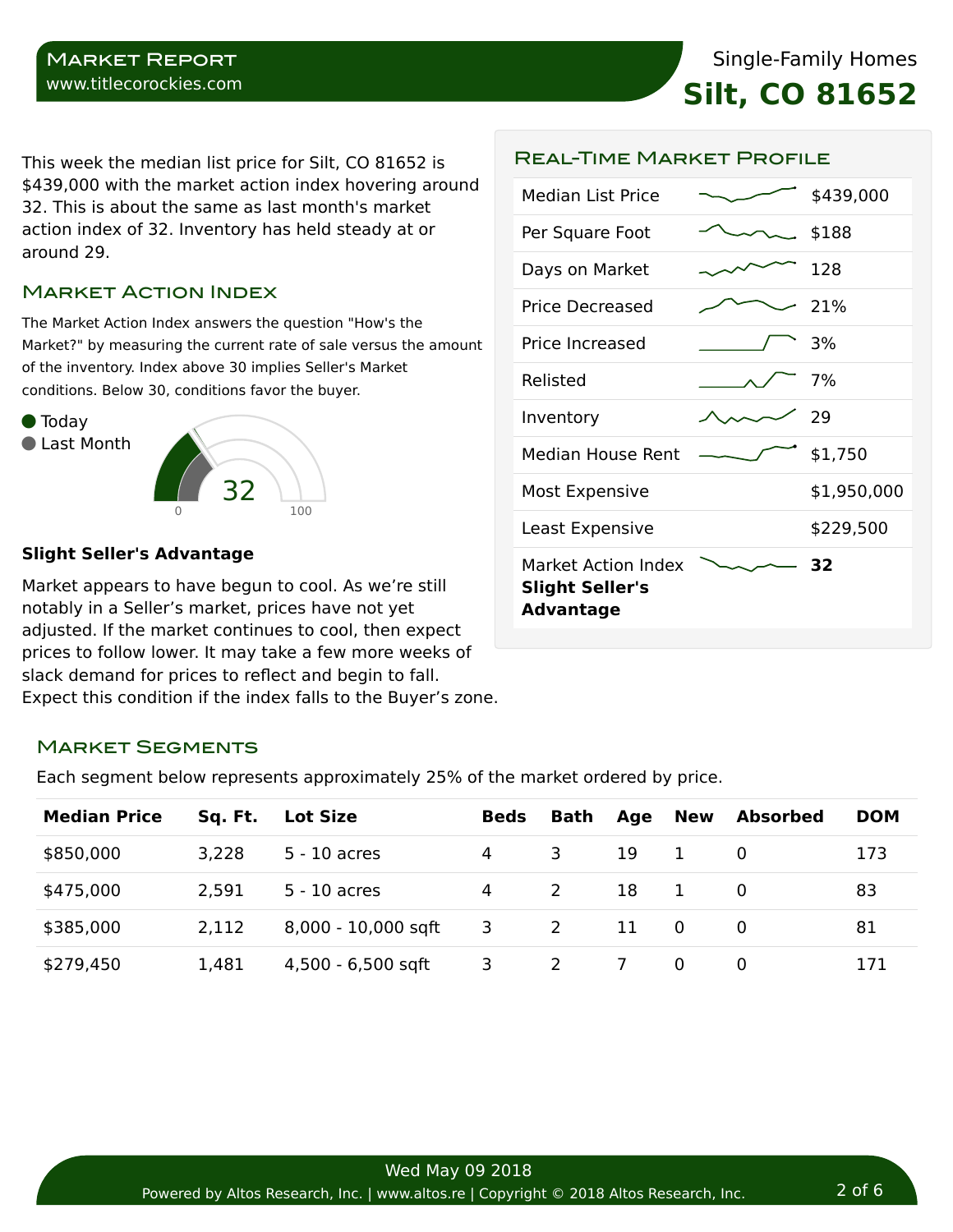## Market Report www.titlecorockies.com

Single-Family Homes **Silt, CO 81652**

## **MEDIAN LIST PRICE**

The market for this zip code continues its bounce again this week. We're a long way from the market's high point so watch the Market Action Index to predict how long this trend will last.



## **SEGMENTS**

In the quartile market segments, we see prices in this zip code generally settled at a plateau, although Quartile 3 is on a bit of an up trend in recent weeks. We'll need to see a persistent shift in the Market Action Index before we see prices across the board move from these levels.

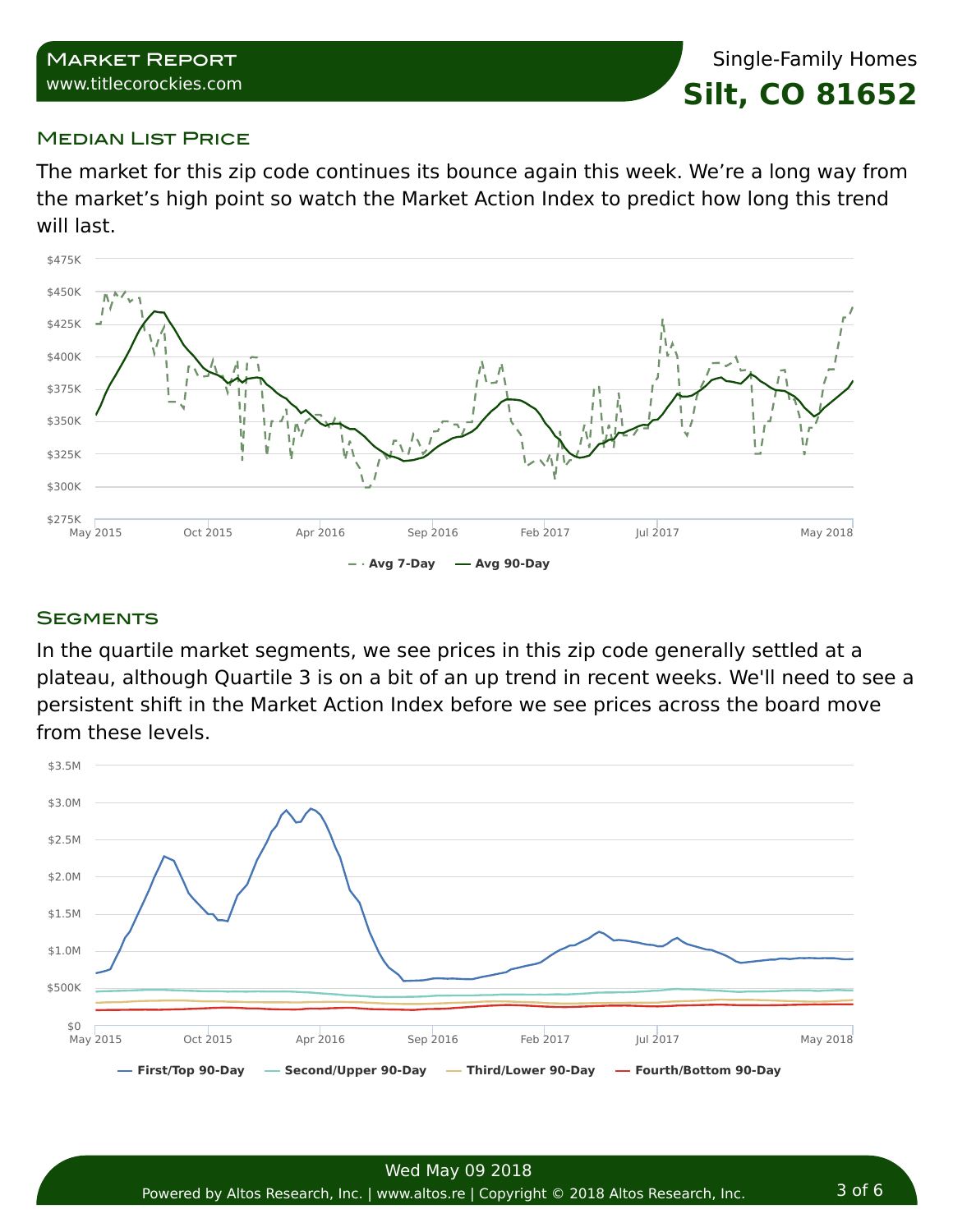## PRICE PER SQUARE FOOT

In a market where prices are rising some, price per square foot is essentially flat. This often implies that new homes coming on the market are pricier, and also larger than older homes. As a result the value one can buy stays the same.



# **INVENTORY**

Inventory has been climbing lately. Note that rising inventory alone does not signal a weakening market. Look to the Market Action Index and Days on Market trends to gauge whether buyer interest is keeping up with available supply.

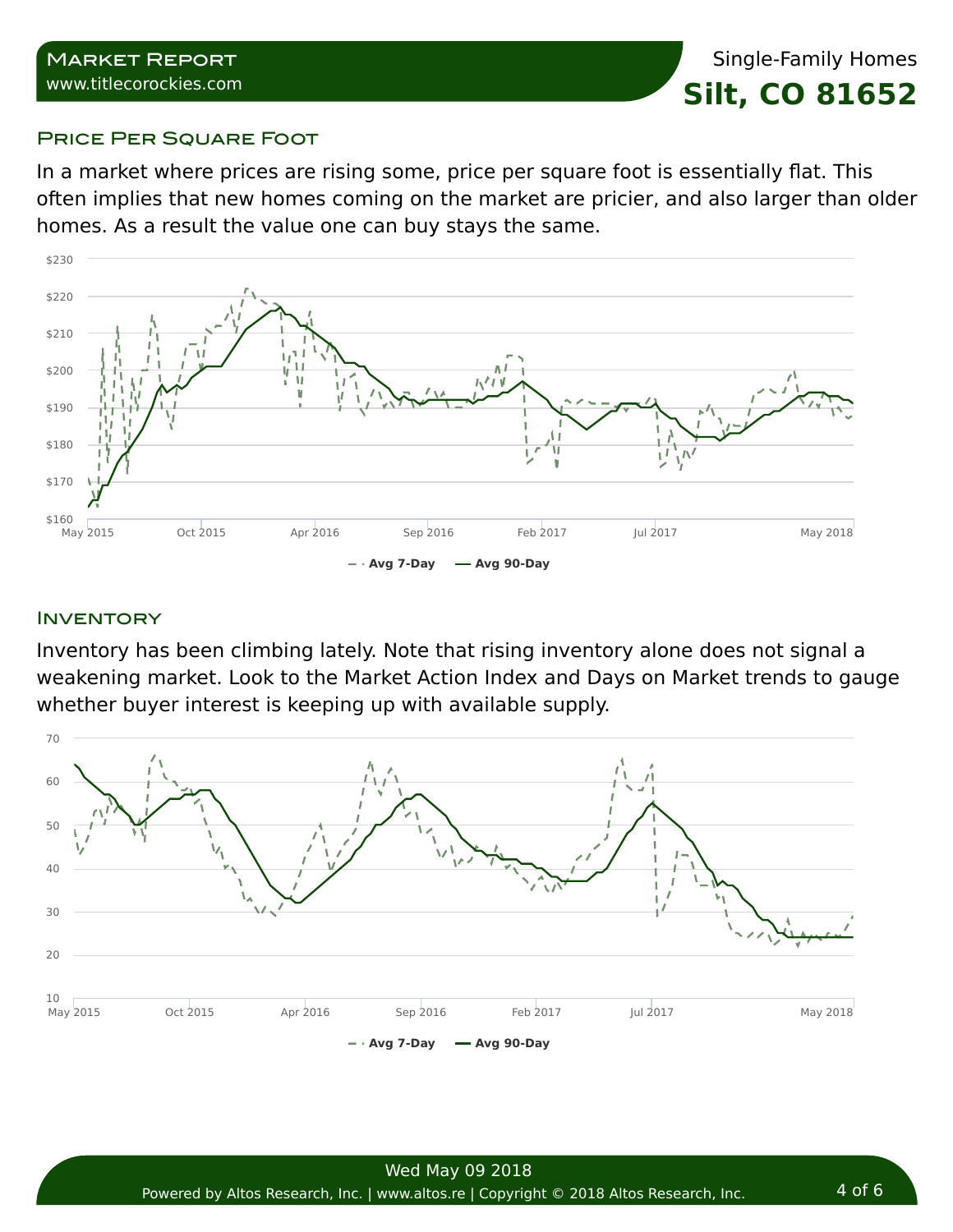## **MARKET ACTION INDEX**

Market appears to have begun to cool. As we're still notably in a Seller's market, prices have not yet adjusted. If the market continues to cool, then expect prices to follow lower. It may take a few more weeks of slack demand for prices to reflect and begin to fall. Expect this condition if the index falls to the Buyer's zone.



# **MARKET ACTION SEGMENTS**

Three of the four quartiles of this zip code are in the Seller's Market zone with relatively low amounts of inventory given the current levels of demand. It's not uncommon that the premium segment of the market takes longer to sell than the rest of the group.